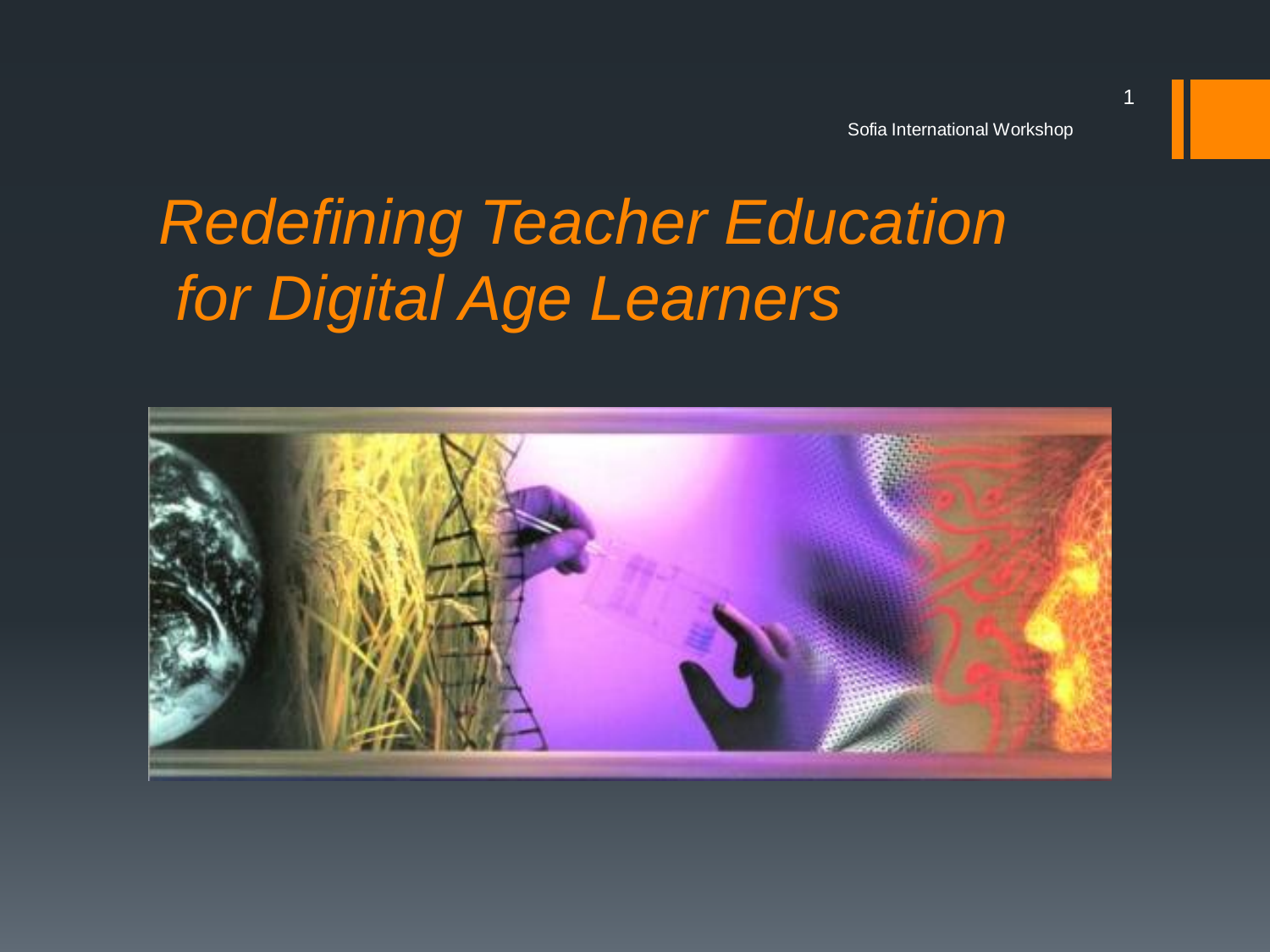There is wide recognition that teacher education must change to meet the needs of 21<sup>st</sup> Century learners.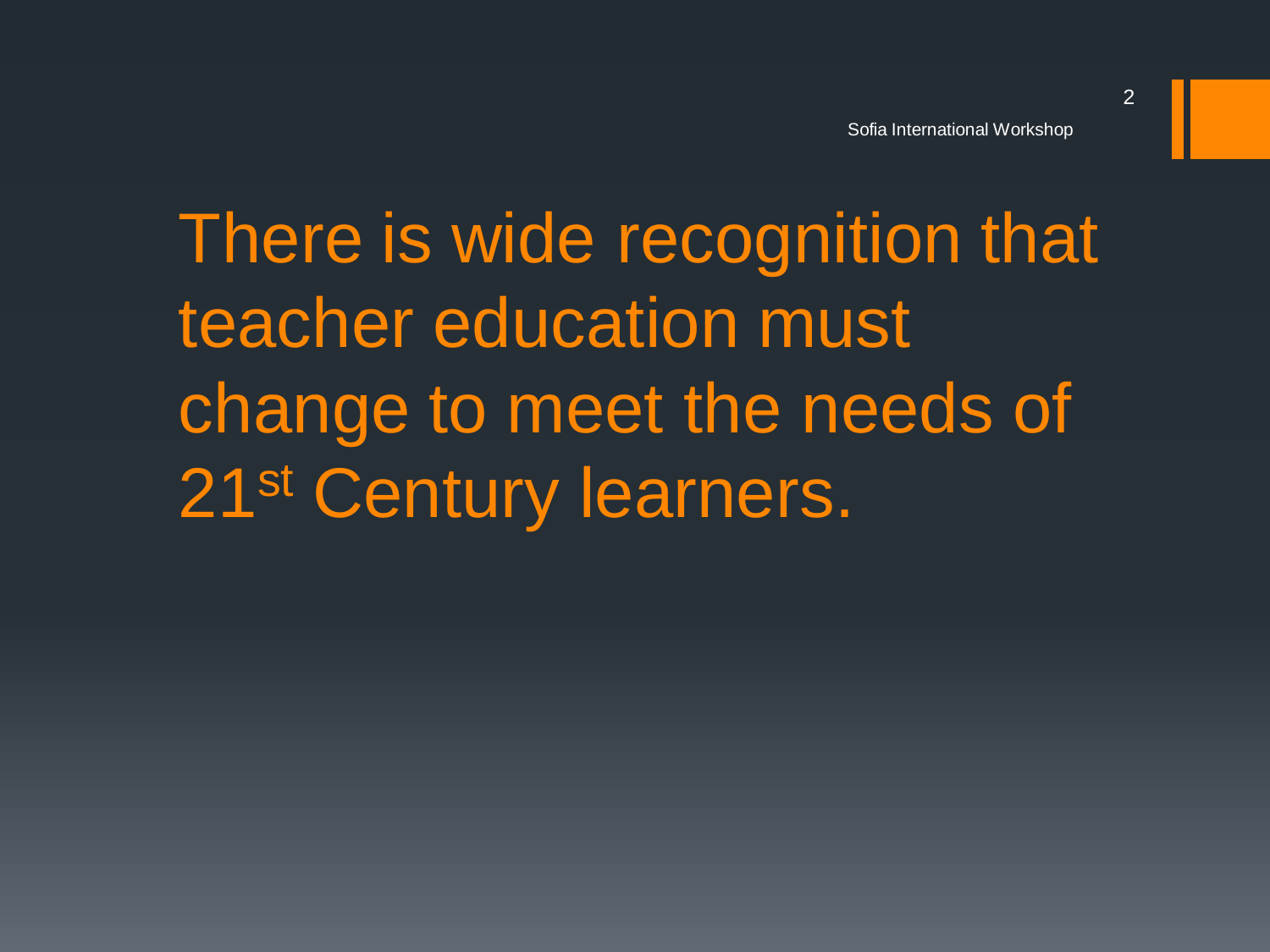# Challenges to change:

#### Multiple constituencies influence teacher education

**-Lack of a shared vision of change**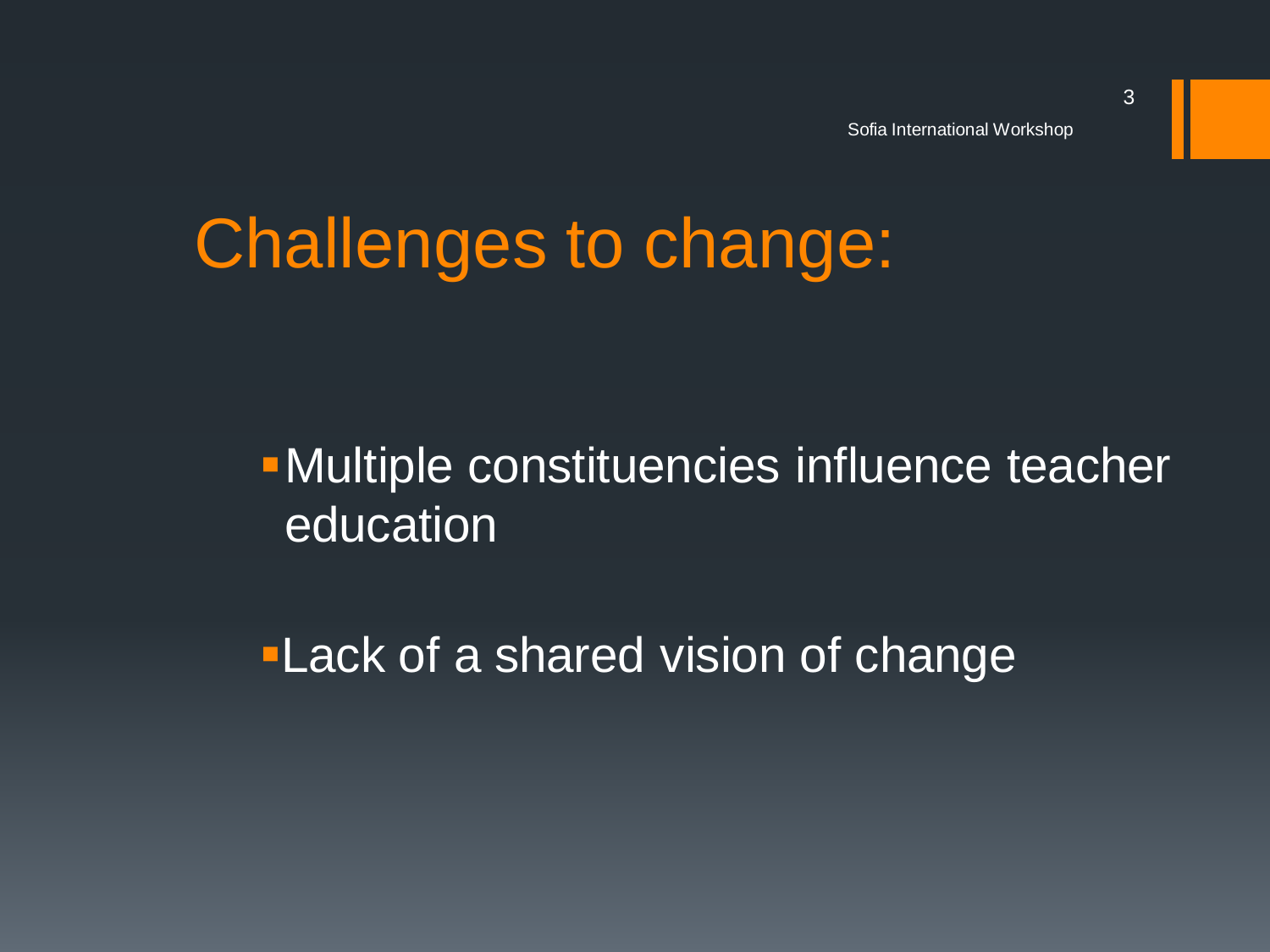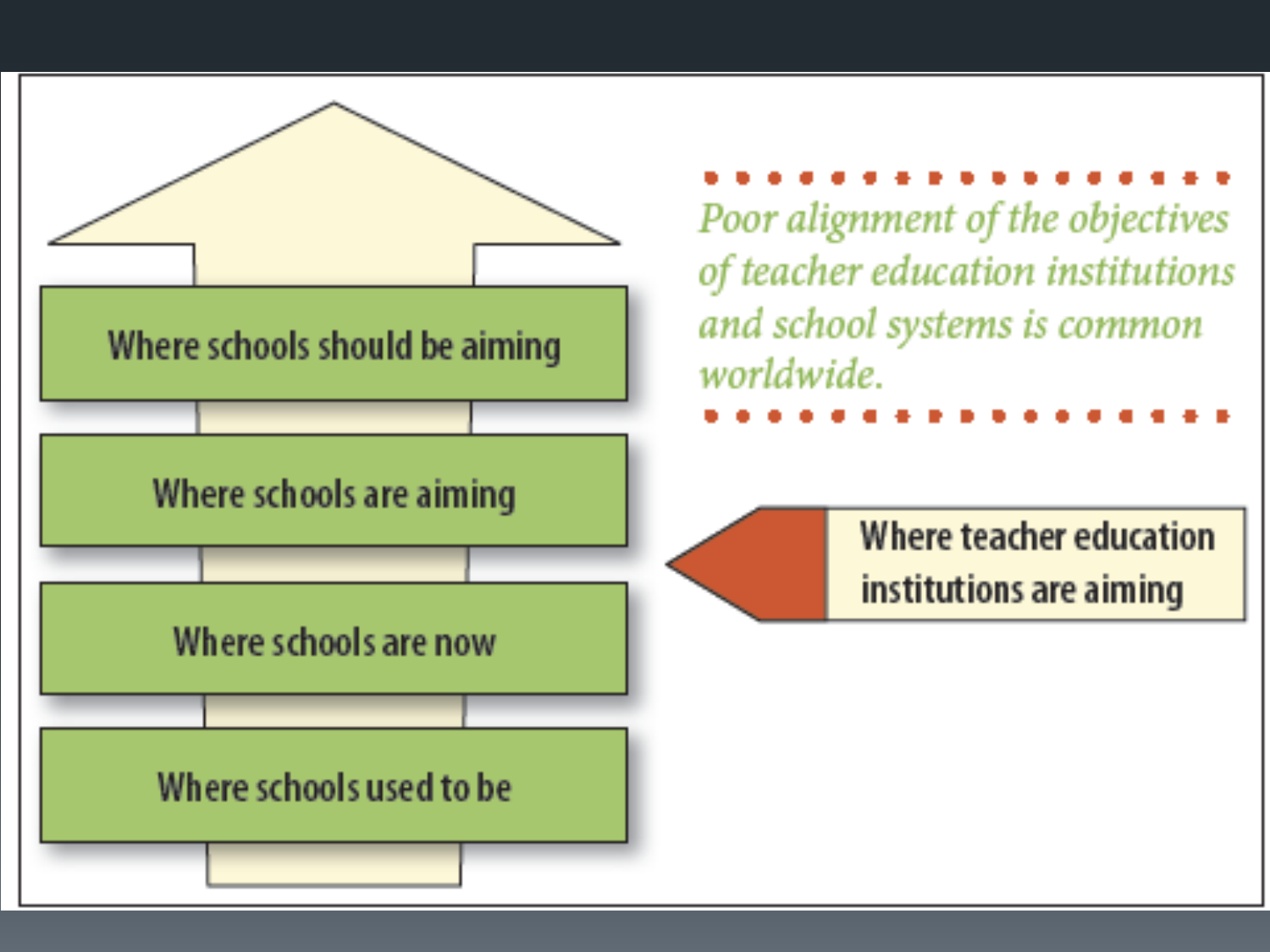**Redefining Teacher Education** for Digital-Age Learners

# **A Call to Action** The Summary Report of the Invitational Summit on **Redefining Teacher Education for Digital-Age Learners**

5

www.redefineteachered.org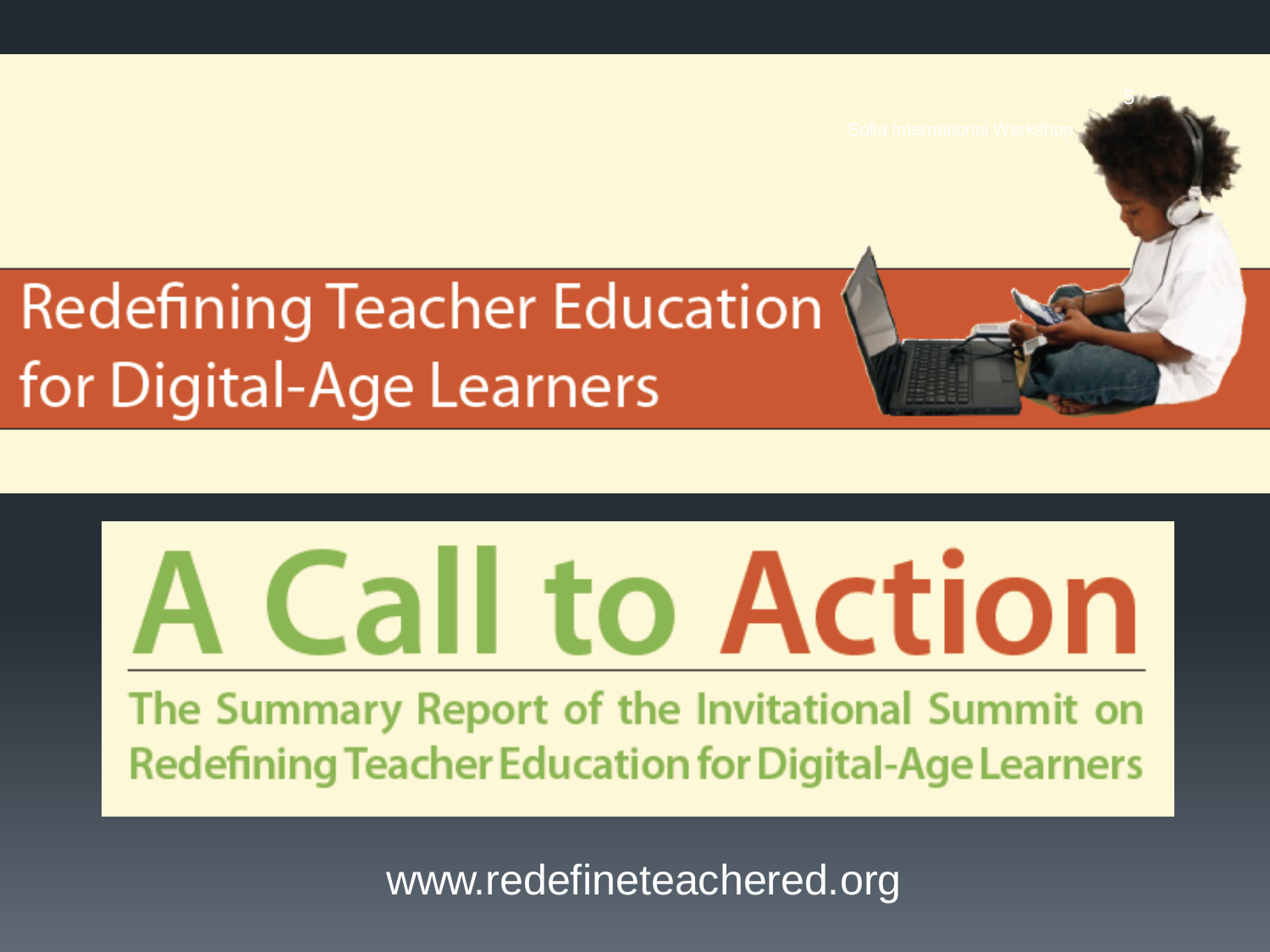# Participants:

#### **100 leaders from stakeholder groups:**

- **State and federal legislatures**
- State educational agencies and certification boards
- National and regional accreditation associations
- **Educational professional associations**
- **Teacher unions**
- **Teacher education institutions**
- **Universities**
- Schools
- **Federal government**
- **Technology industry**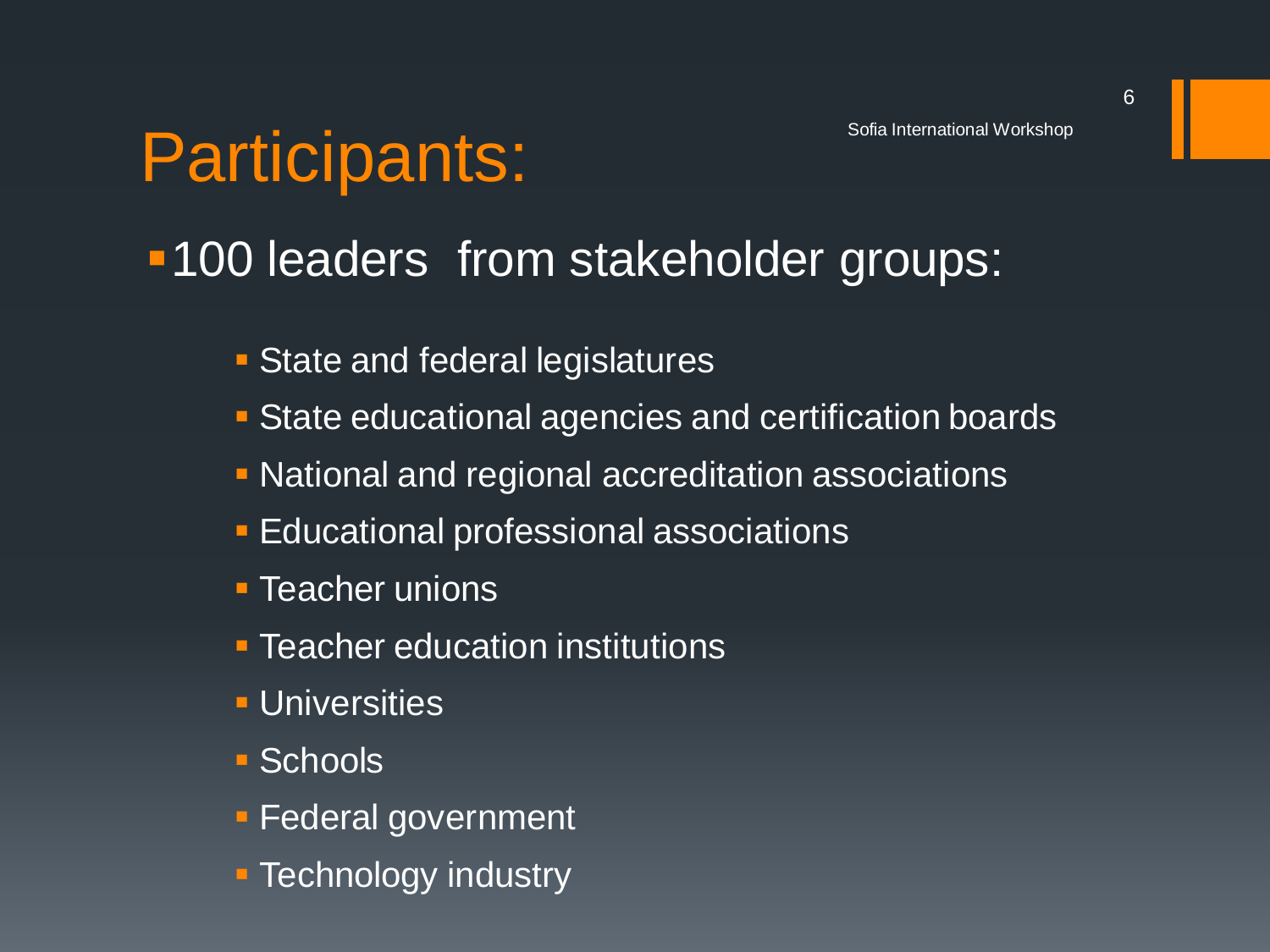# Goals of Summit

**I** Identify characteristics of a 21st century educator

- **Define the critical elements of an educator** preparation program that produces such an educator
- **-Identify the institutional, state, and national policy** structures that support the creation of these programs
- **Develop a national coalition to reinvent teacher** education for digital-age learners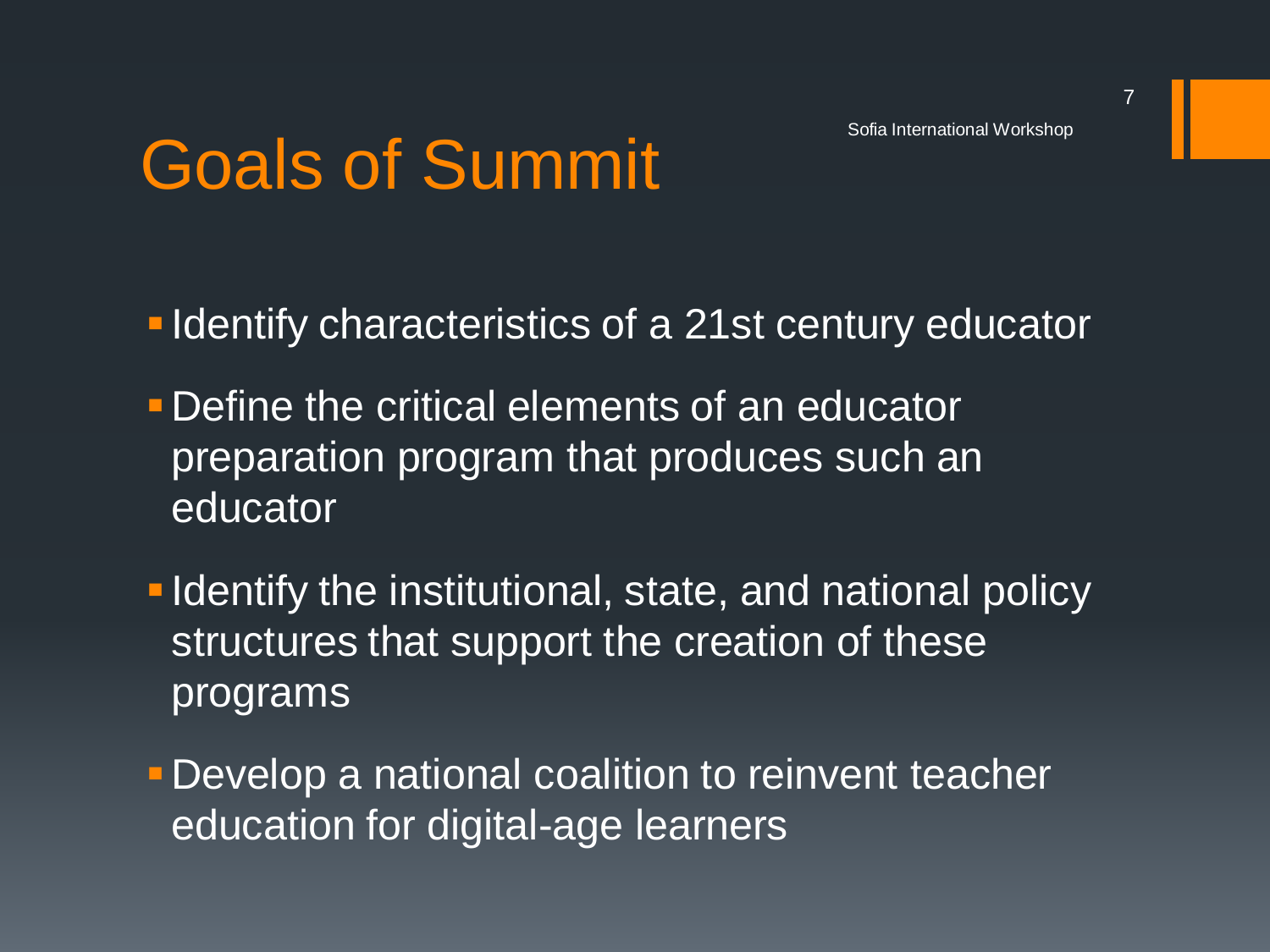Sofia International Workshop

# 21st Century Teacher Characteristics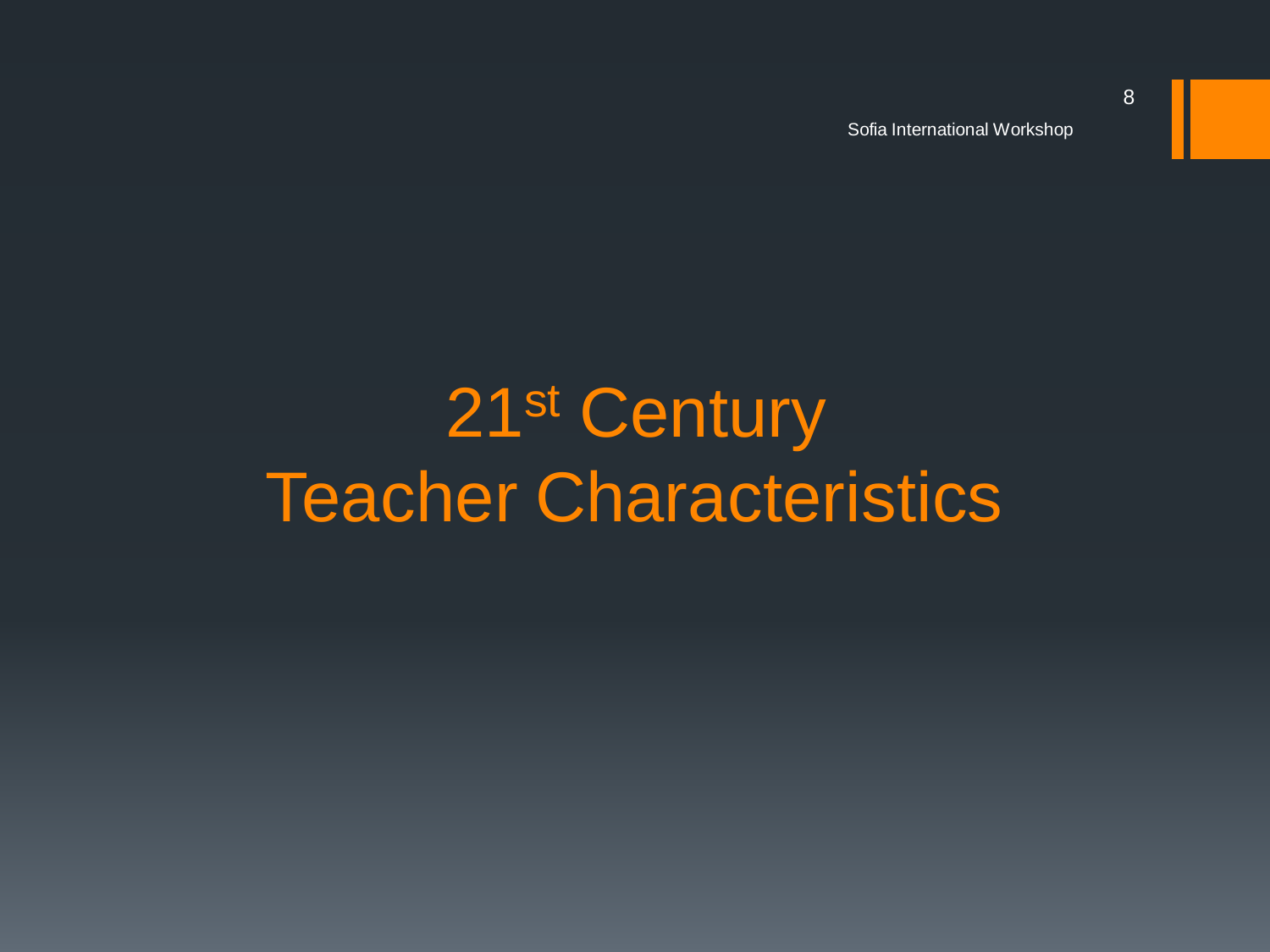#### Facilitate and inspire student learning and creativity so that all students achieve in the global society

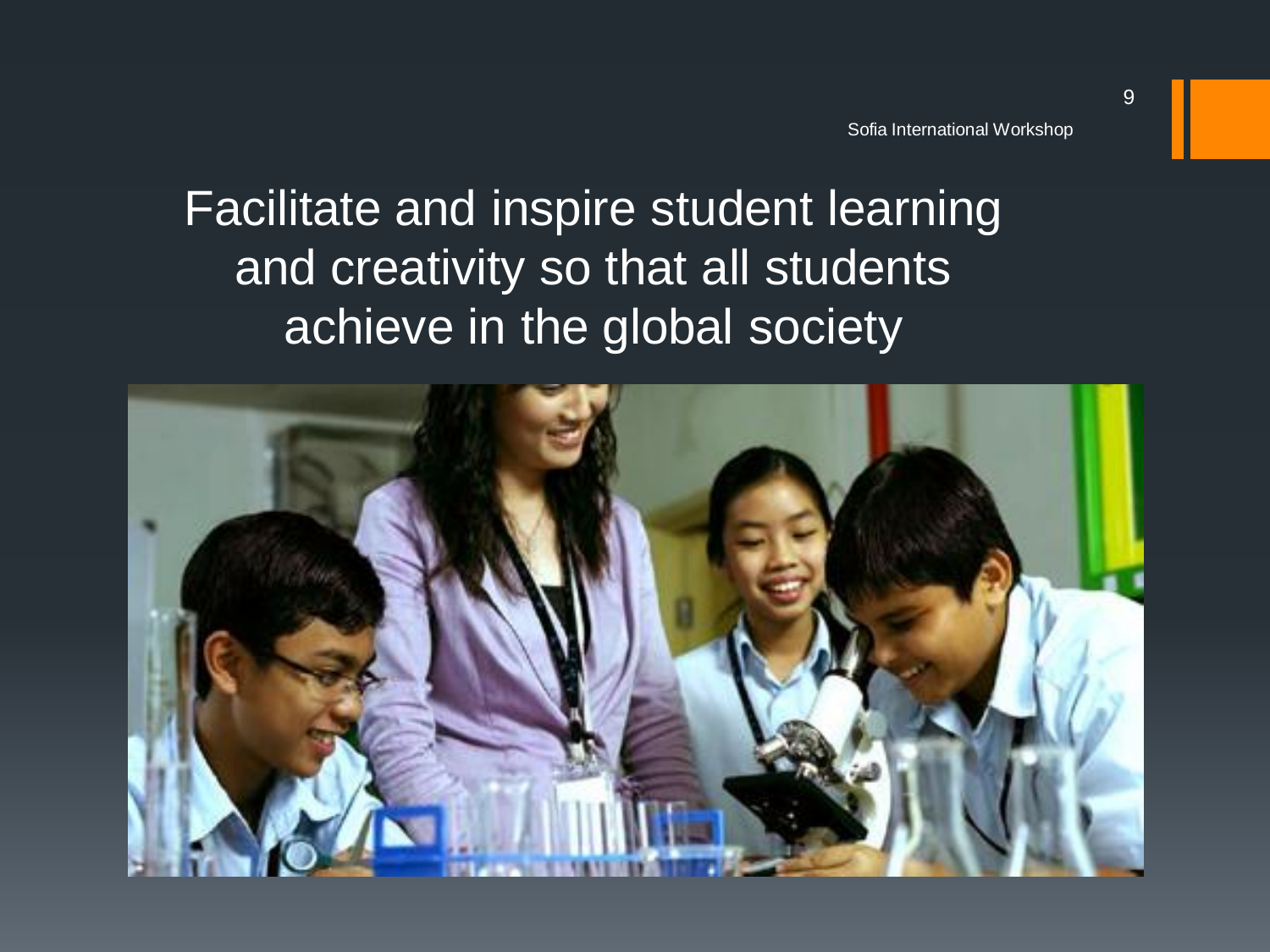Sofia International Workshop

## Be global educators

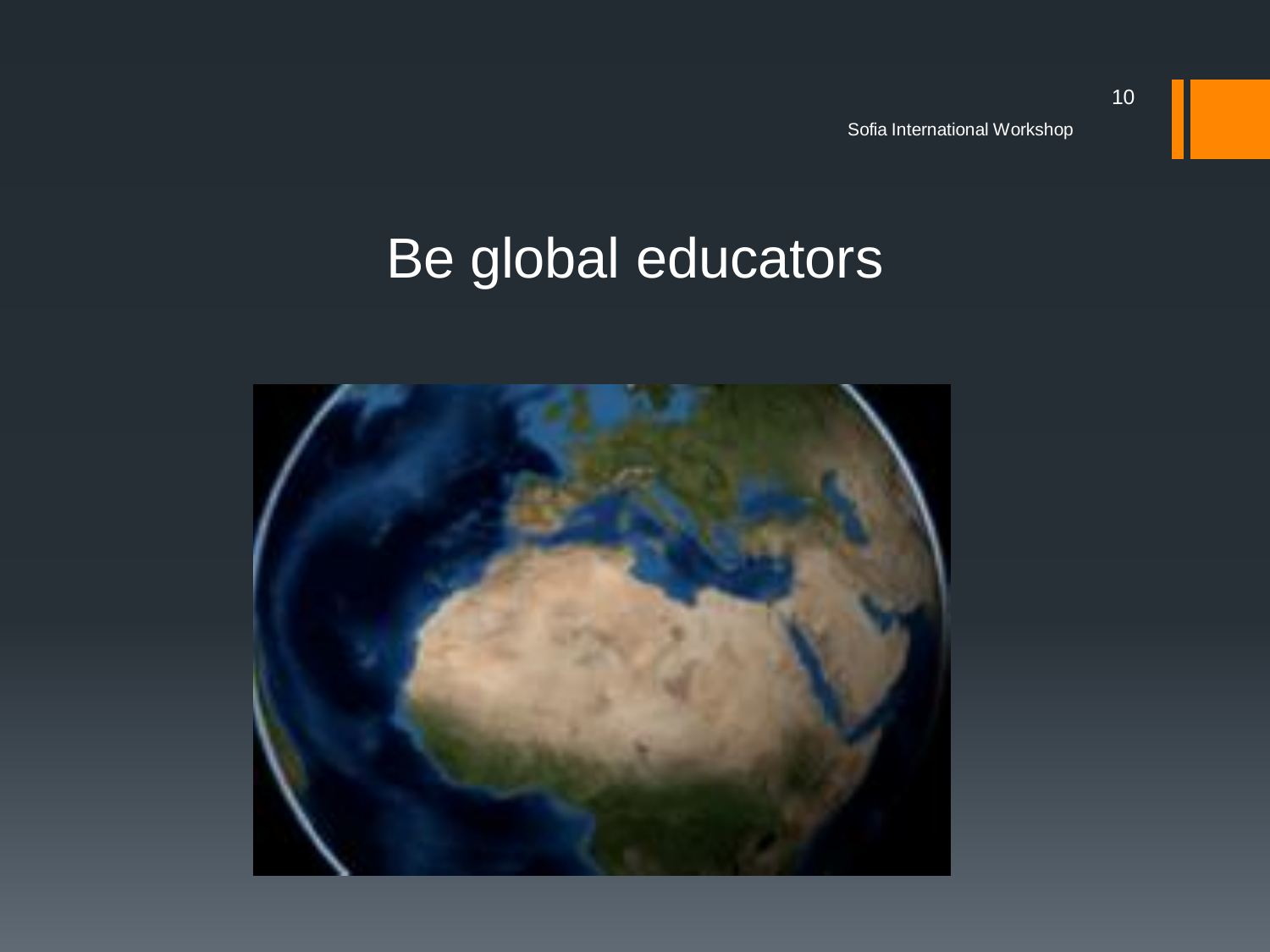## Work with their students to create new learning opportunities

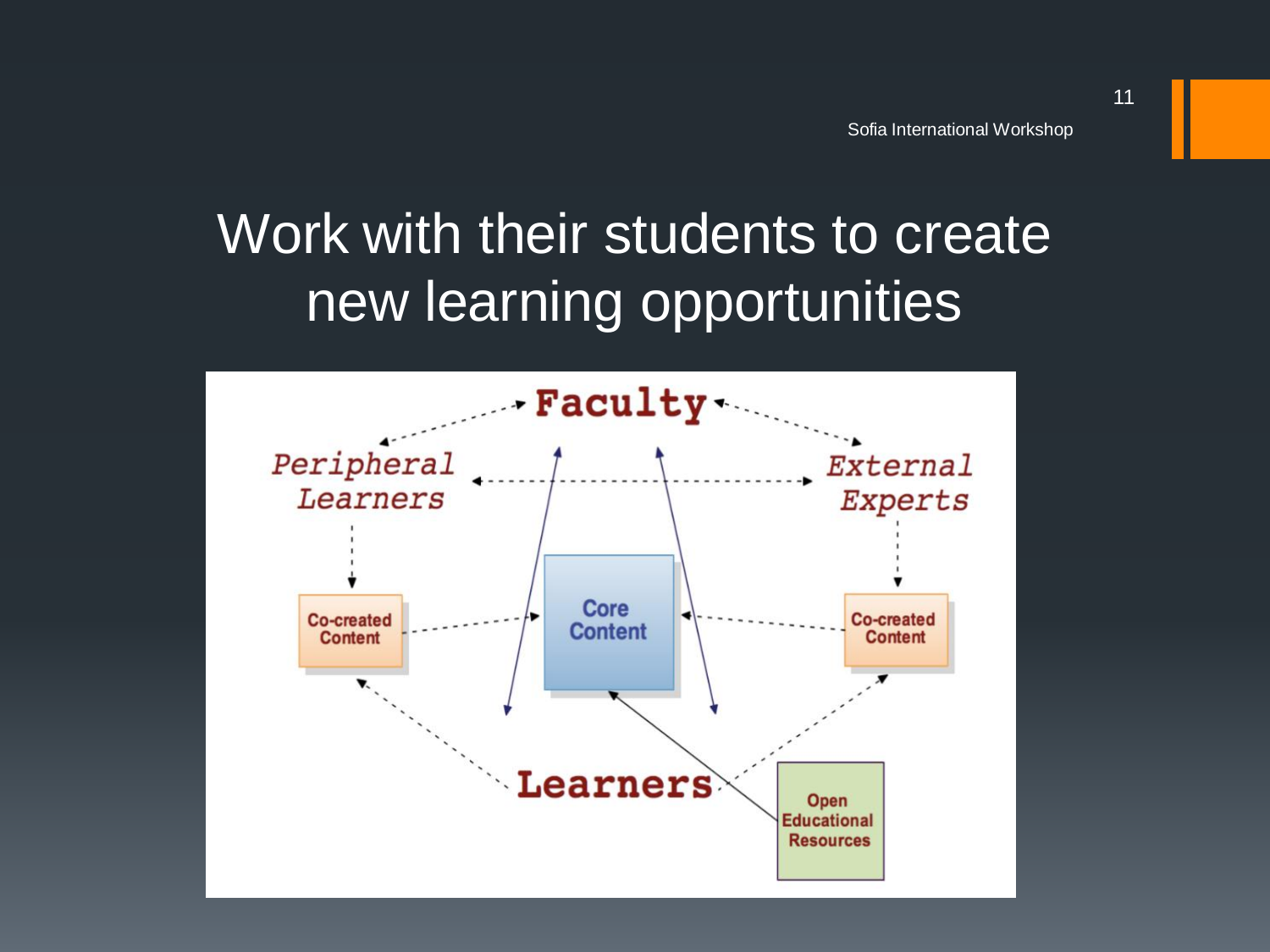Sofia International Workshop

### Enable students to maximize the potential of their formal and informal learning experiences

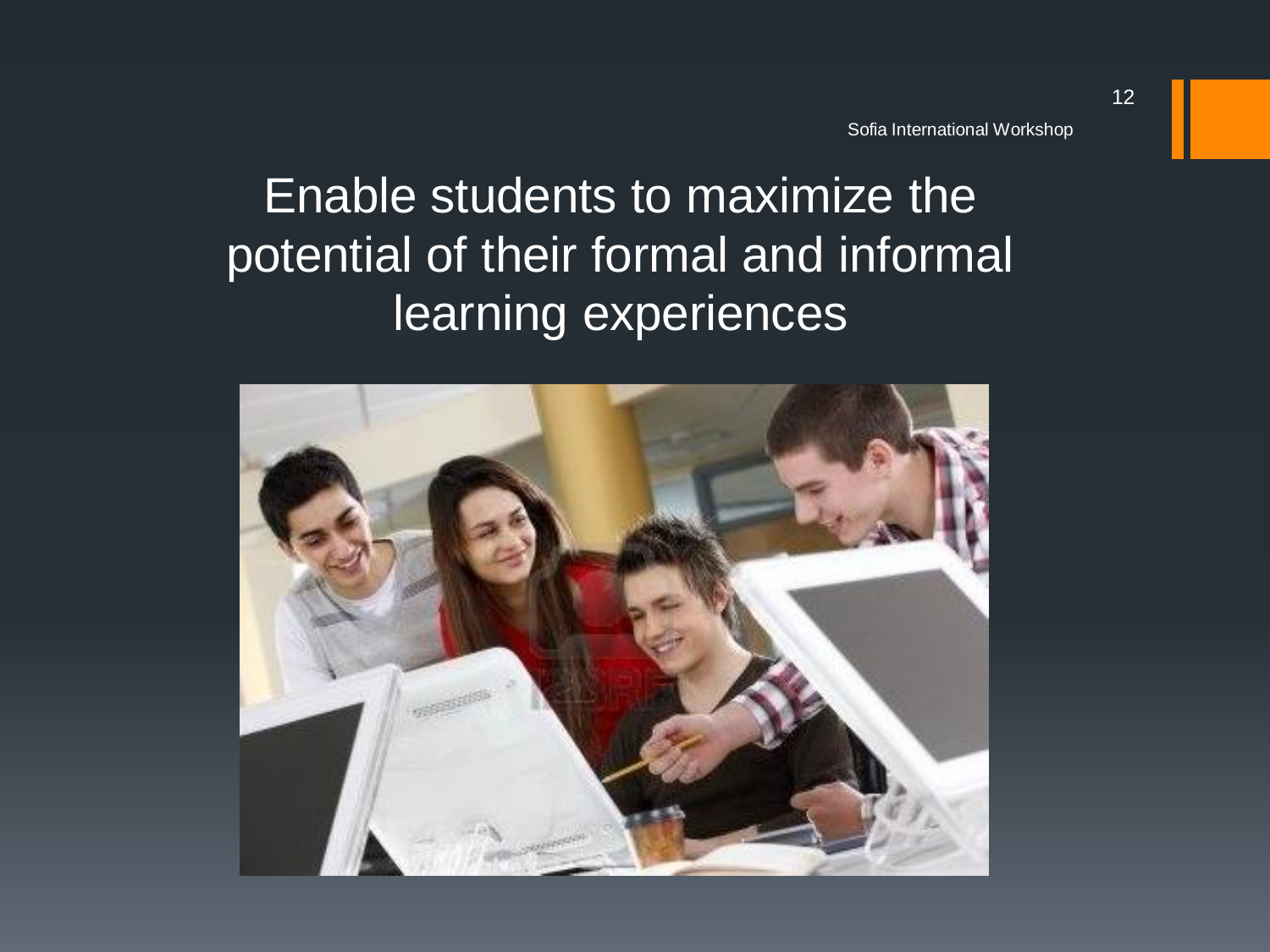### Use the full range of digital-age learning tools to improve student engagement and achievement

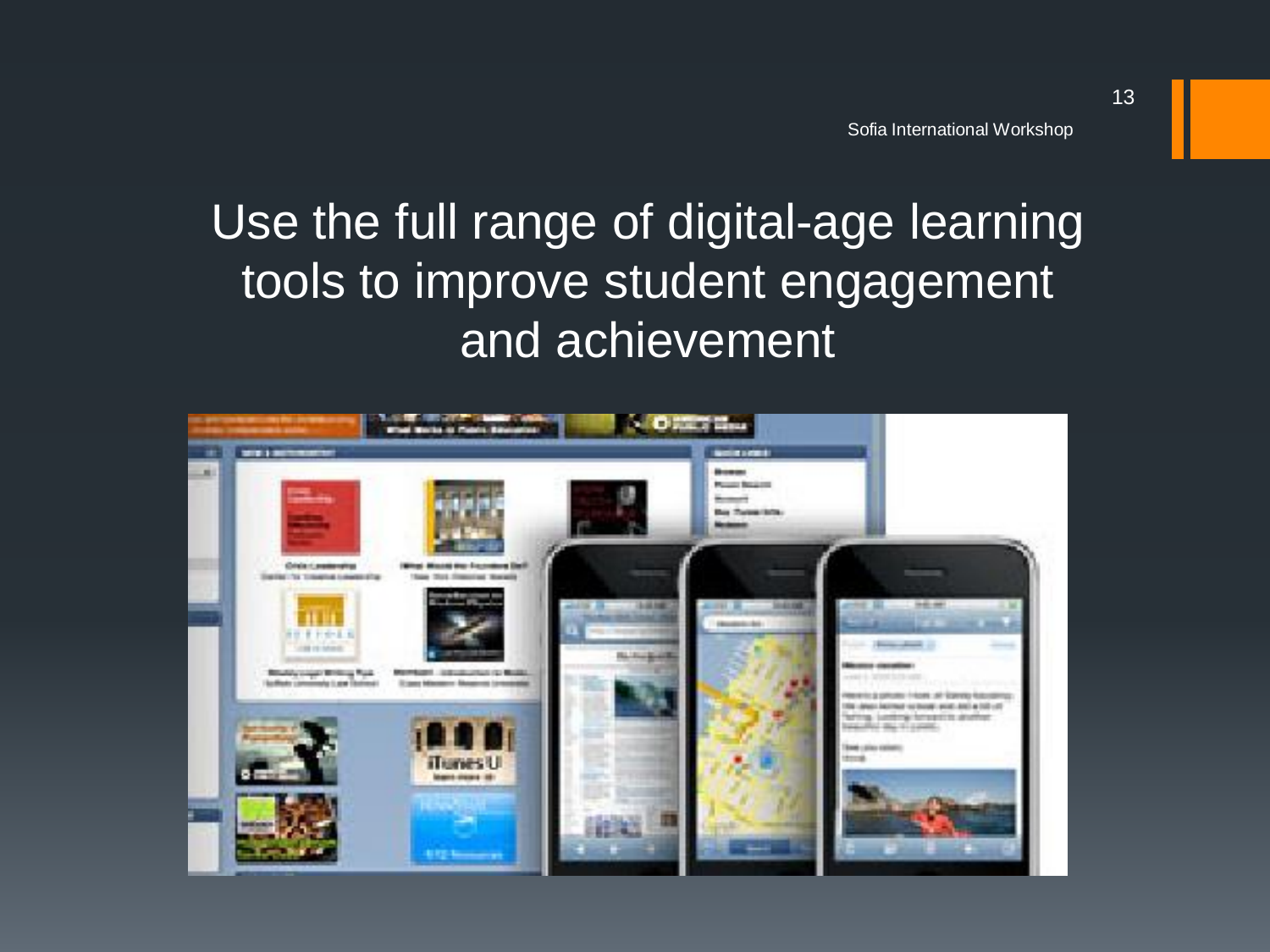## Use student data to support student learning and program improvement

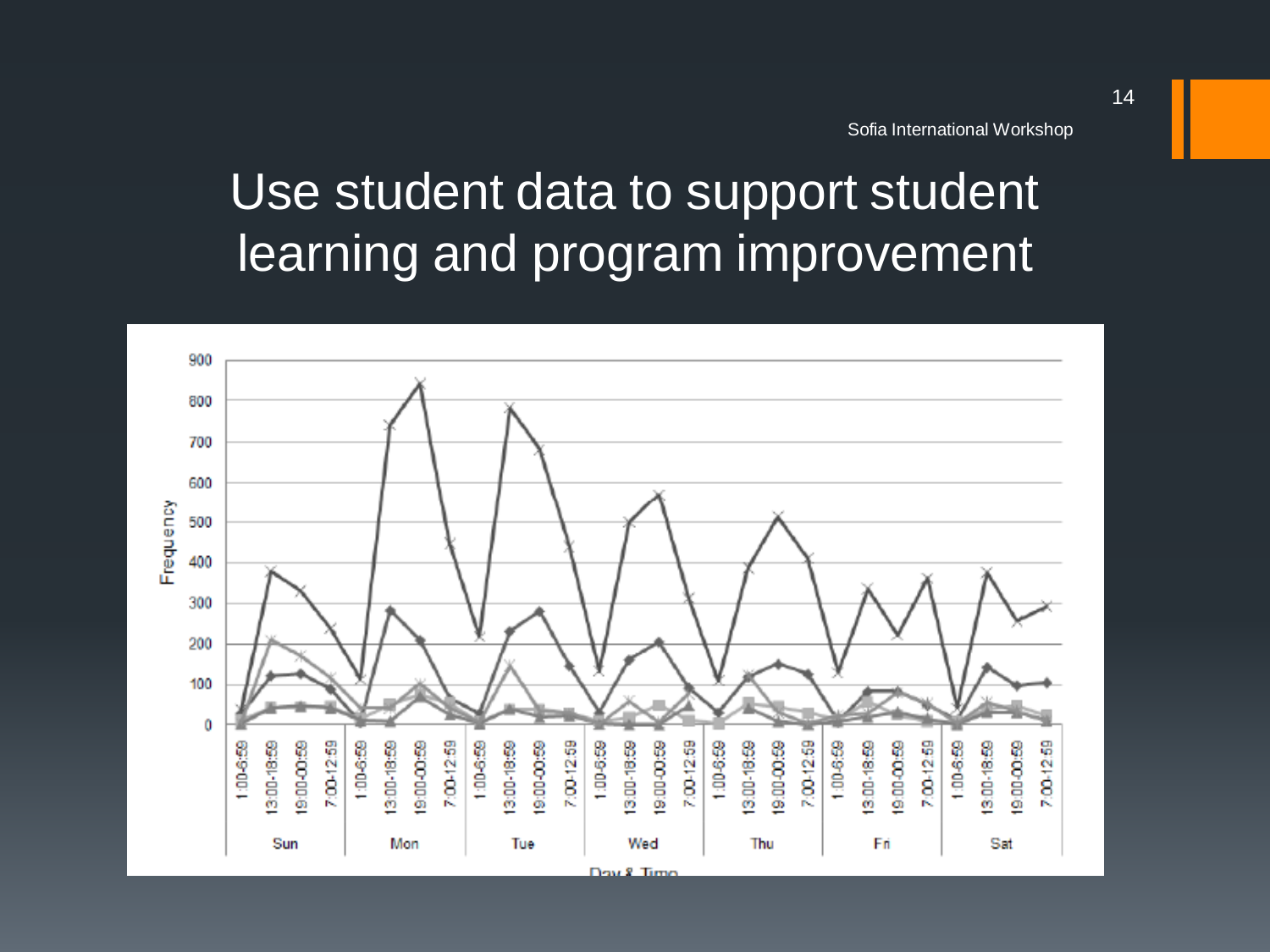## Be life-long learners

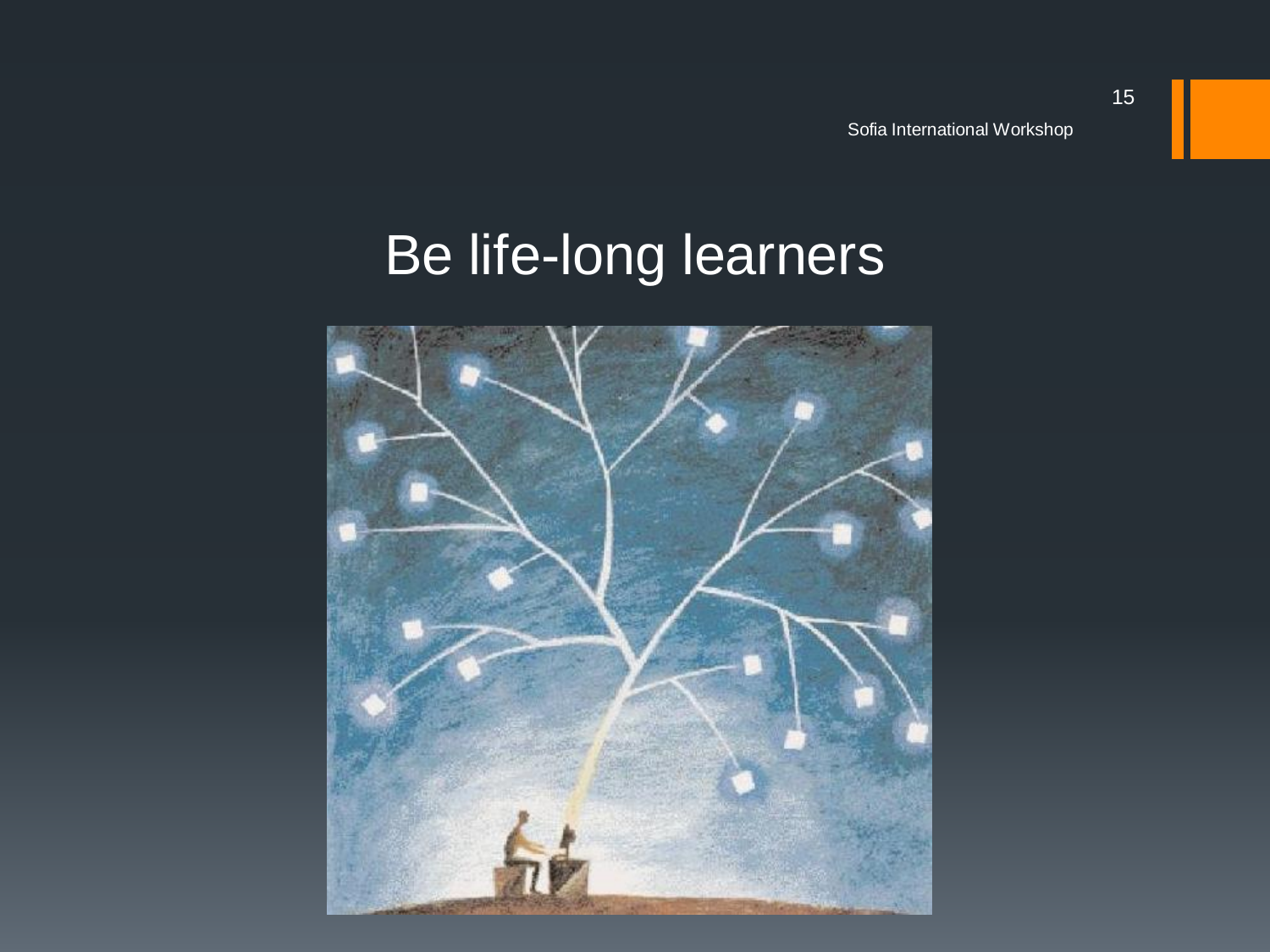# Redefining the Teacher Education Framework

- **I** Model strategies for addressing the needs of all learners
- **Prepare educators to interpret and utilize data** to customize instruction
- **Be responsive to changes in the global** society
- **Prepare teachers for career-long professional** growth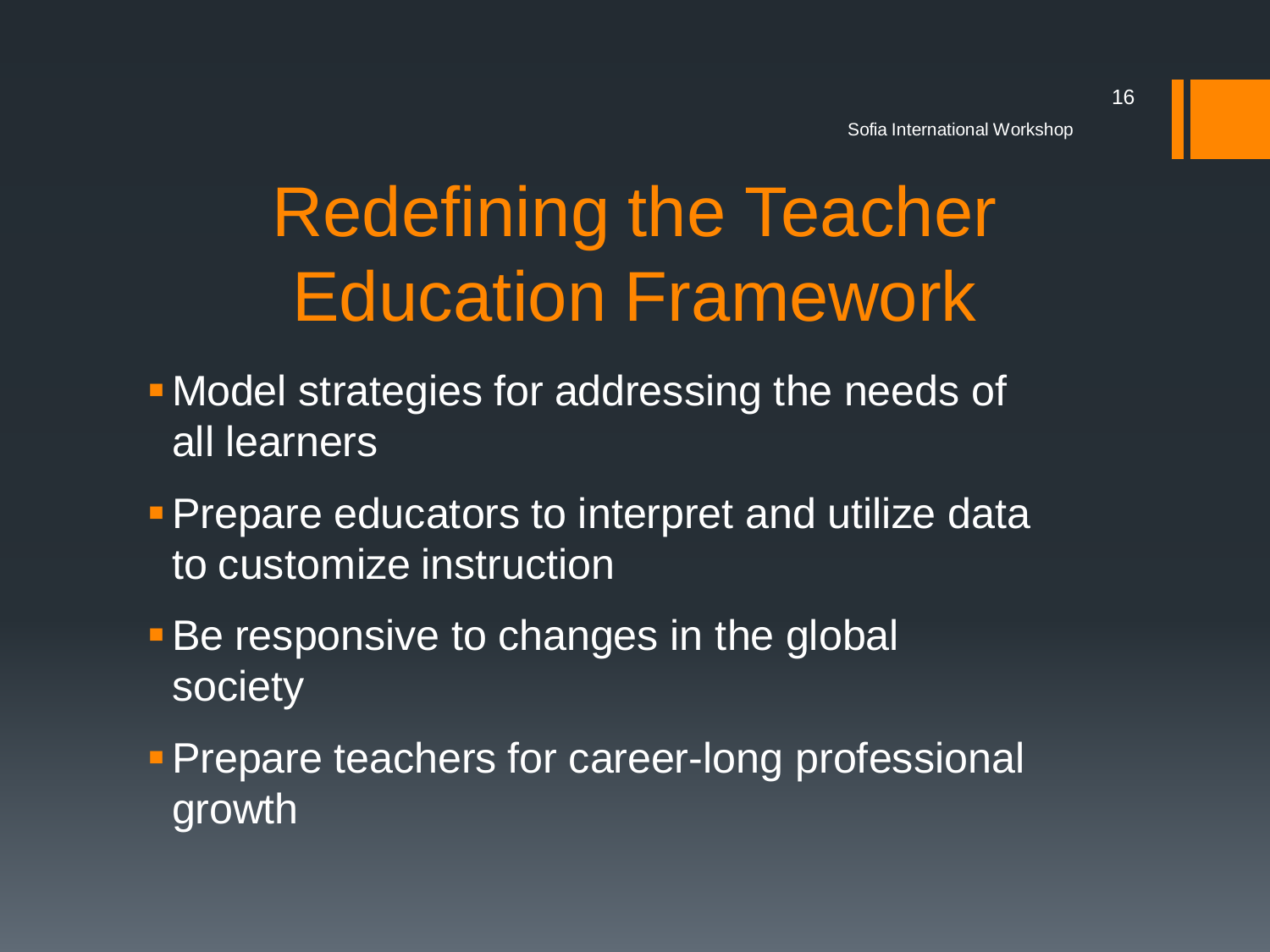## Model and advocate 21<sup>st</sup> century teaching practices in teacher preparation curriculum and instruction

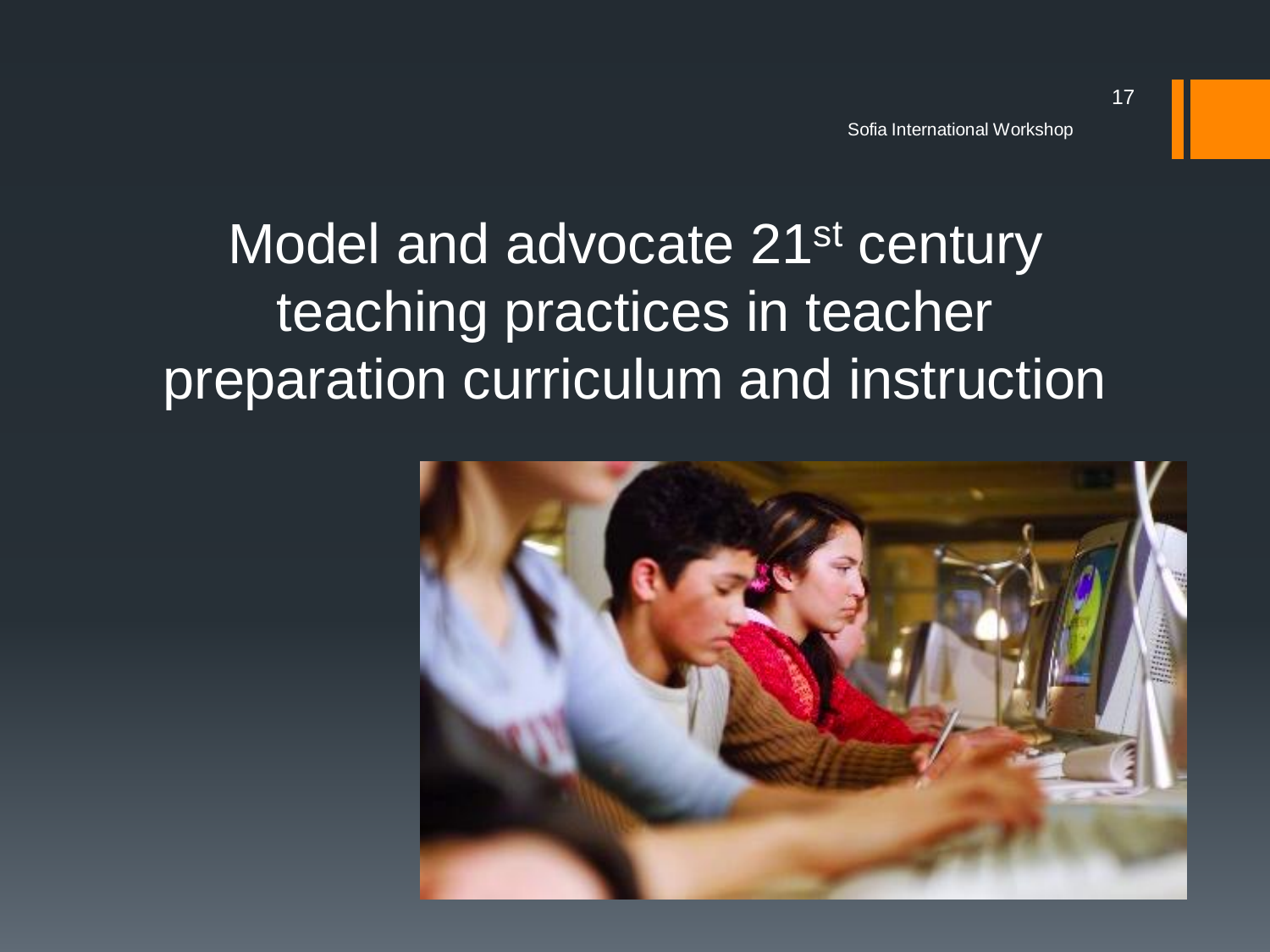## Prepare teachers to work as effective members of learning teams

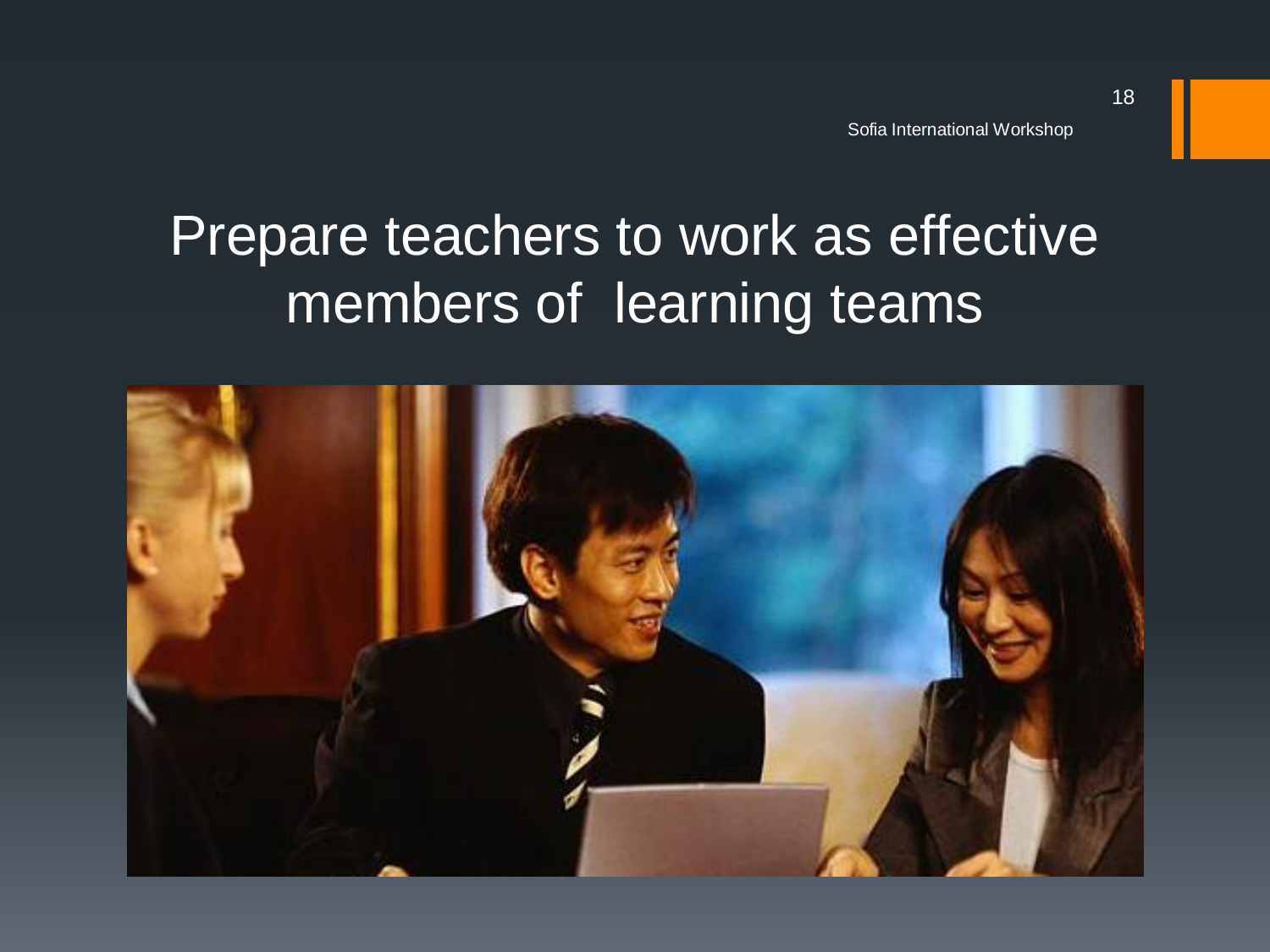## Prepare teachers to teach in blended and online learning environments

Growth of virtual high Schools and cyber charter schools

Requirements for Online course

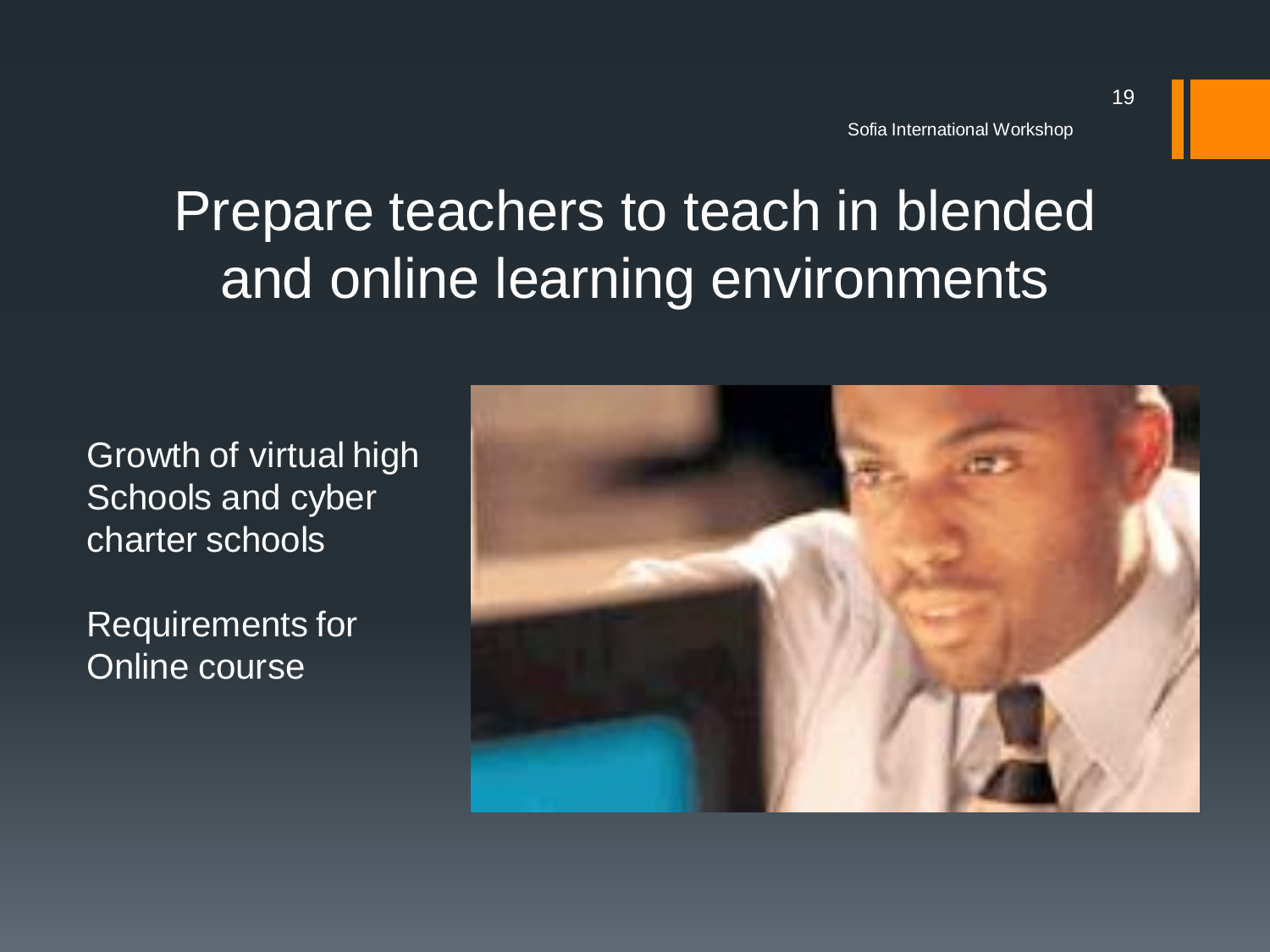Extend curriculum and teacher role to include both formal and informal learning

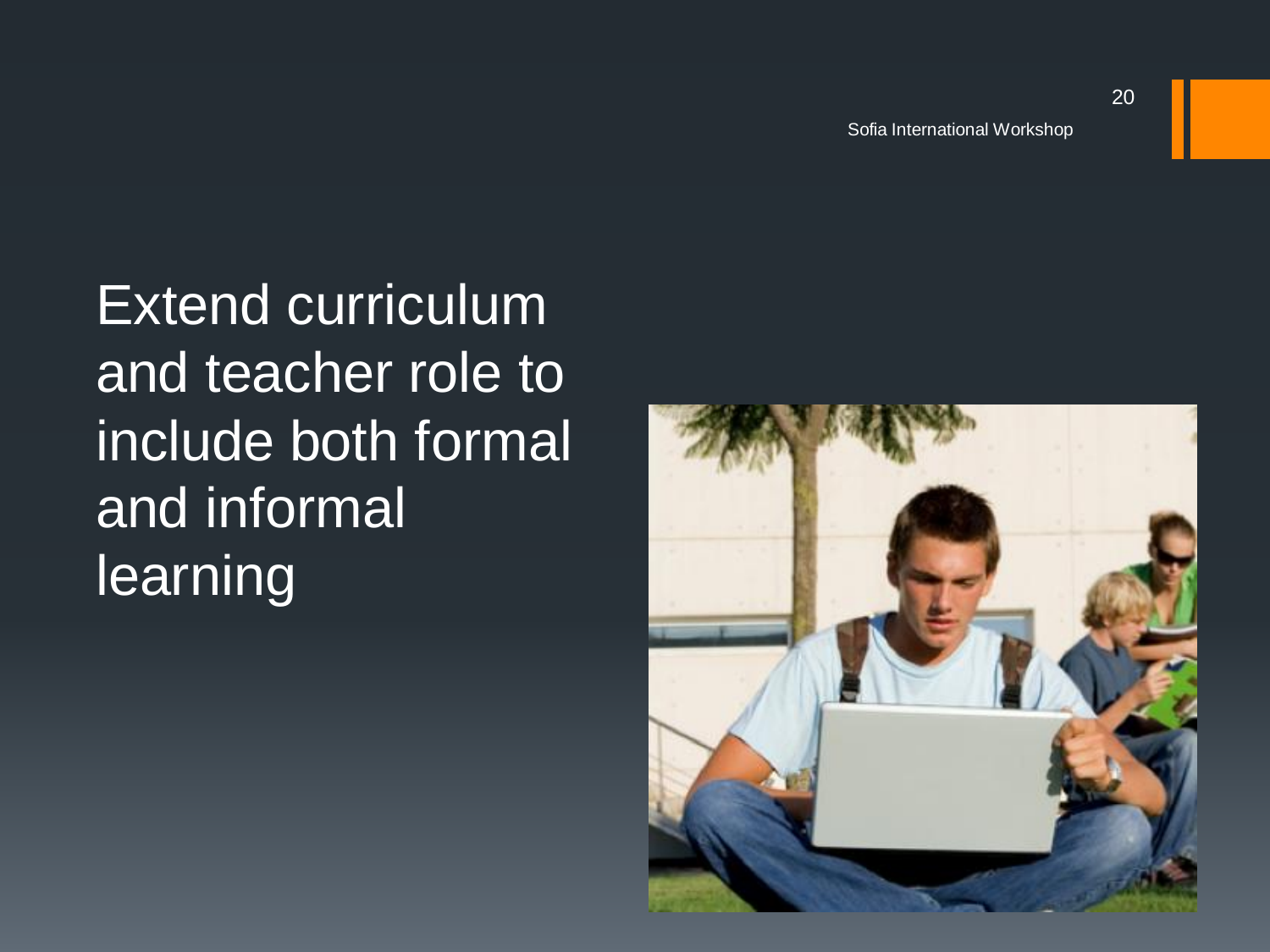### Be a university-wide endeavor



#### The UTeach Program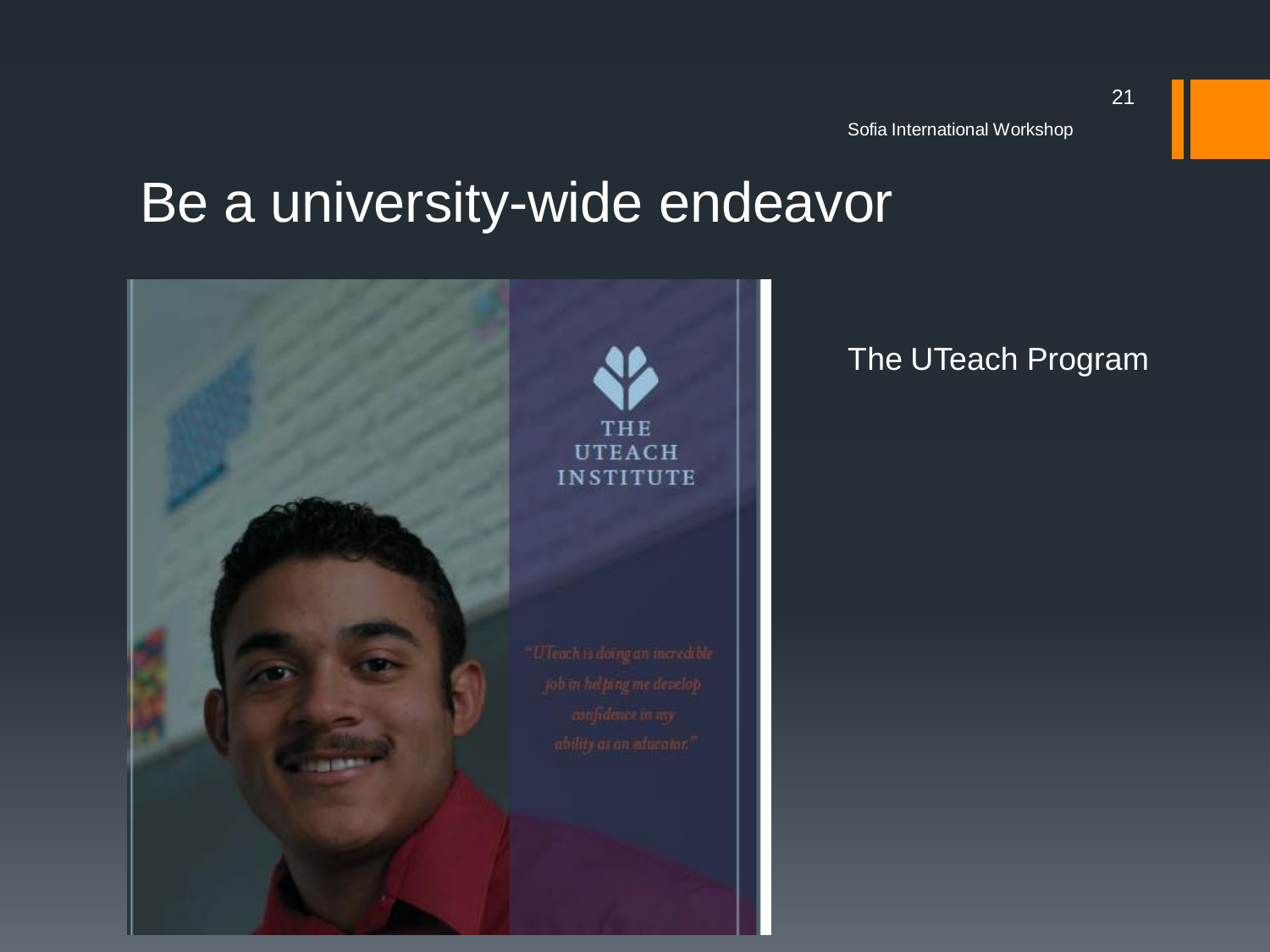#### Use simulations to prepare teachers to deal with difficult situations

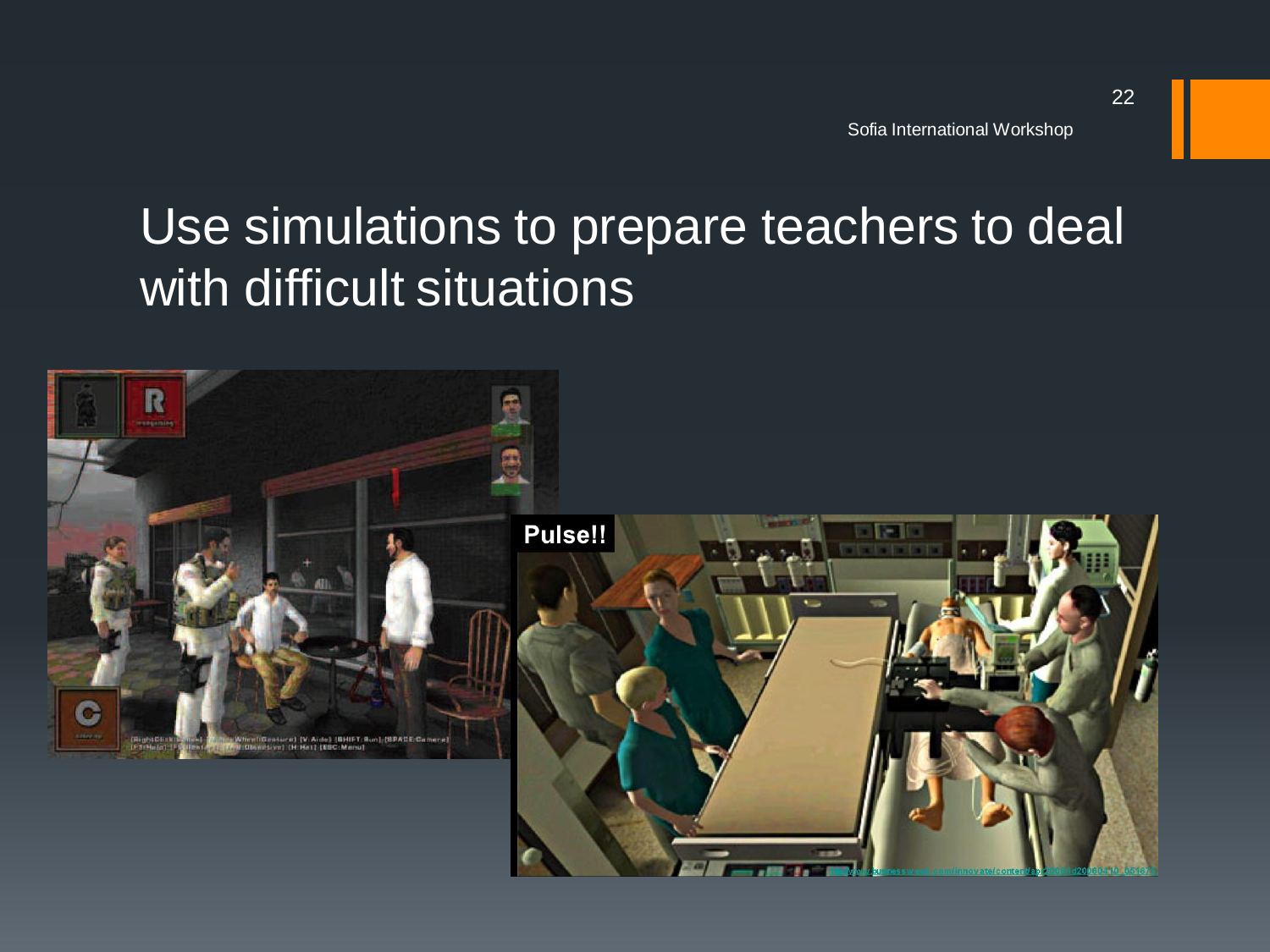## Importance of visualizing massive amounts of educational data



University of Texas at Austin Visualization Laboratory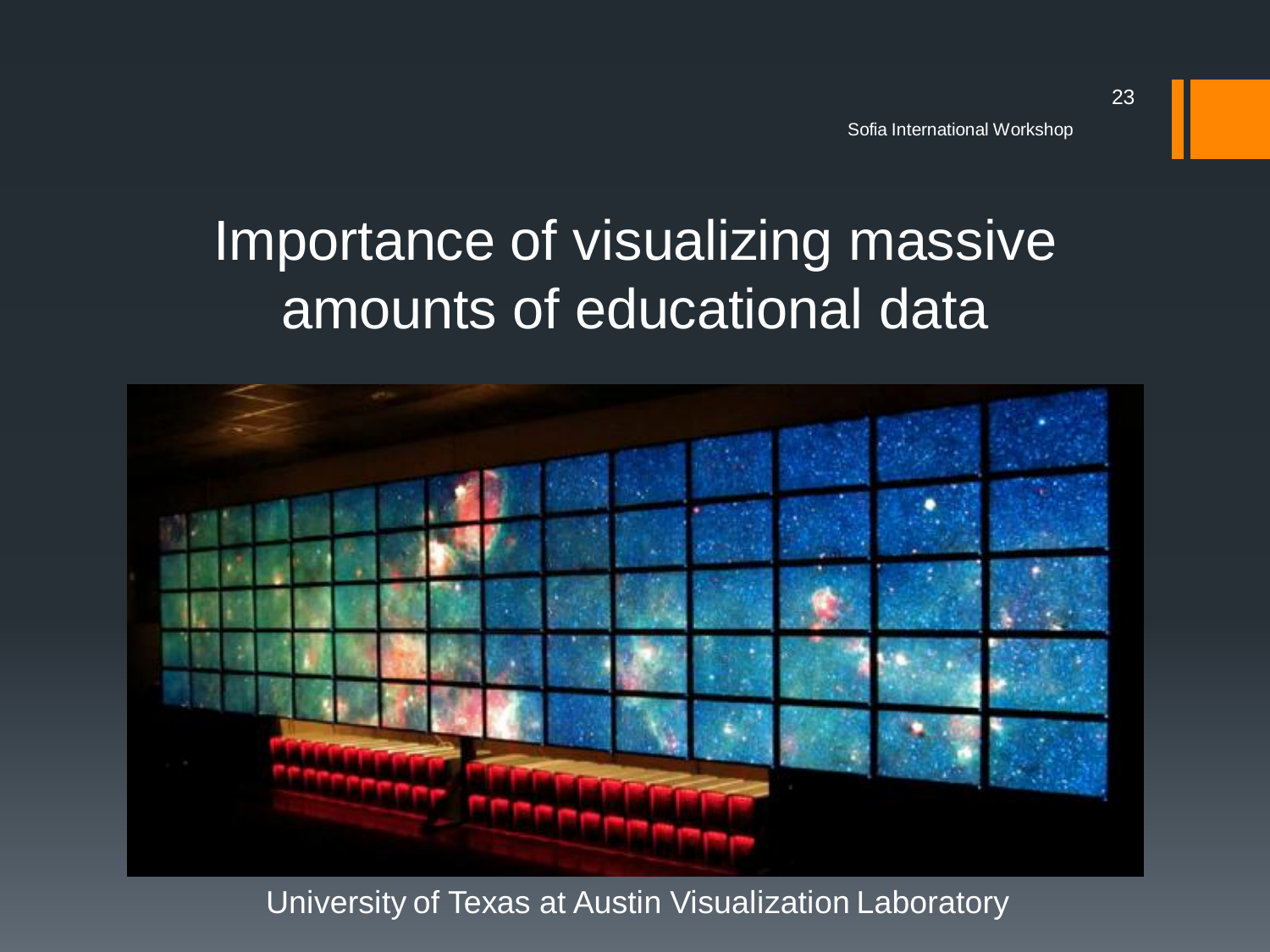Sofia International Workshop

### UT Learning Technology Center Education Visualization and Learning Analytics Lab

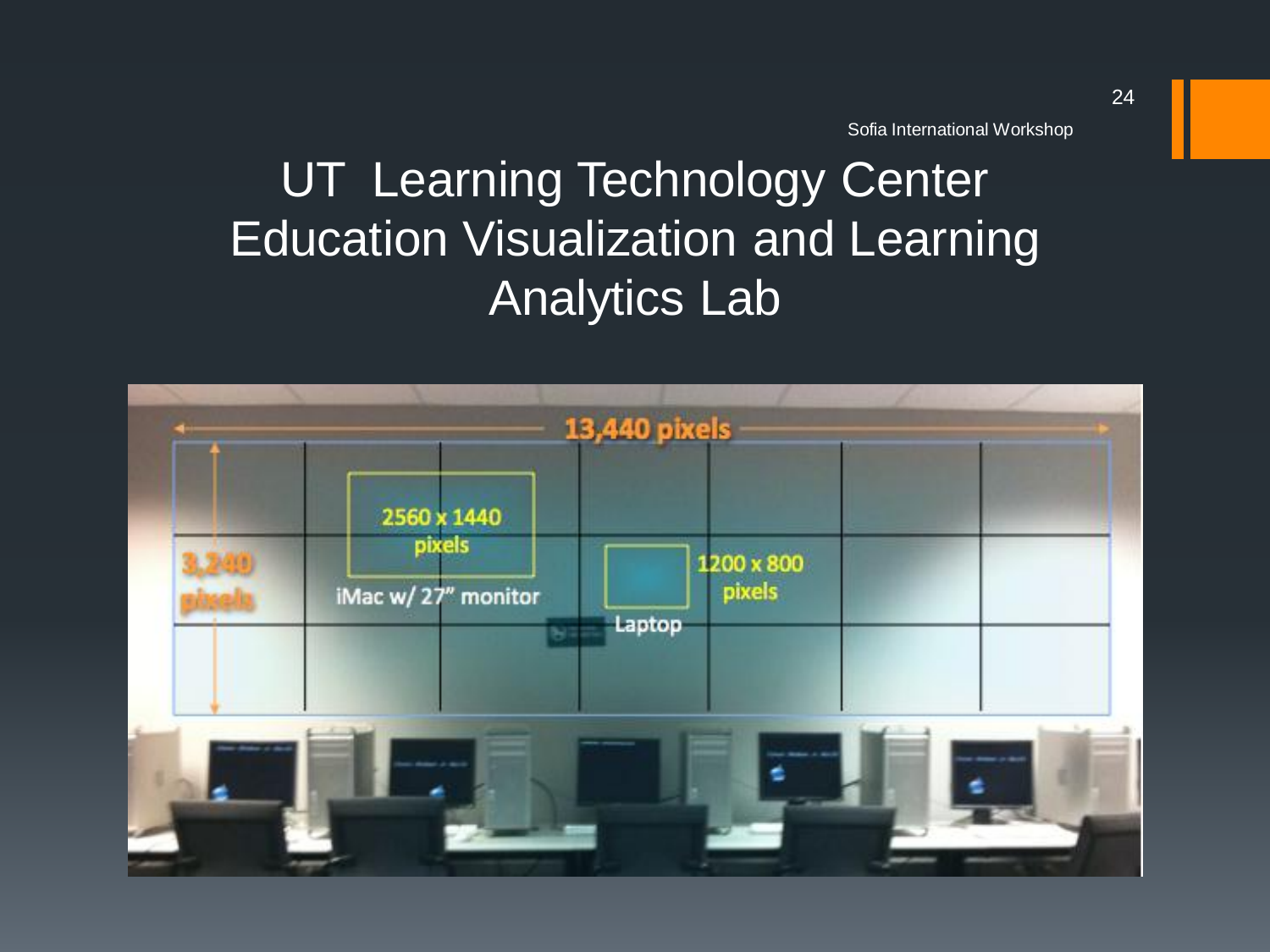# The transformation of teacher education will require changes in policy structures at the institutional, state and national Level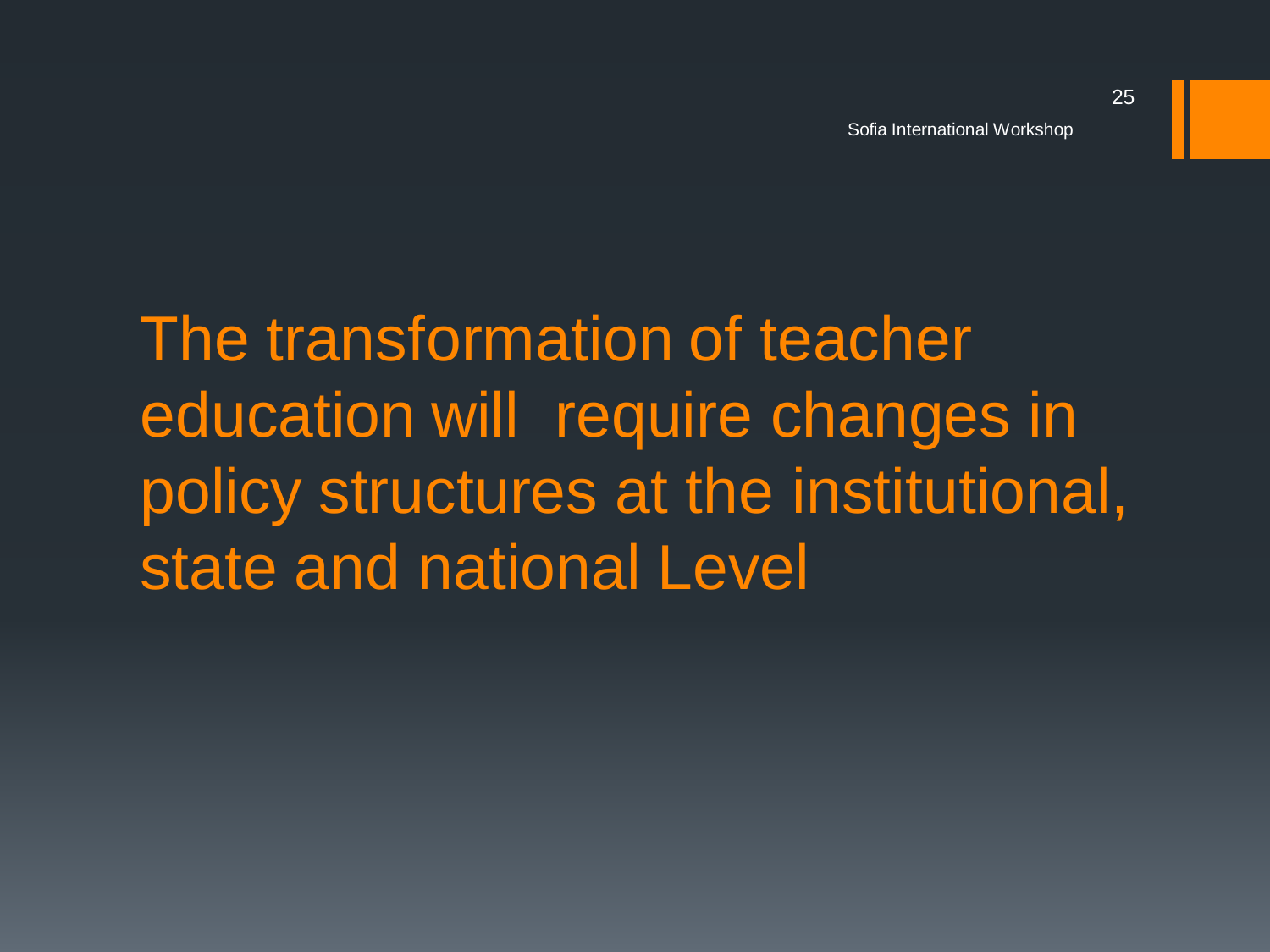# Institutional Policies to Transform Teacher Education

- **Faculty Development Faculty Engagement in Clinical Practice**
- **Competency-Based Teacher Education Programs**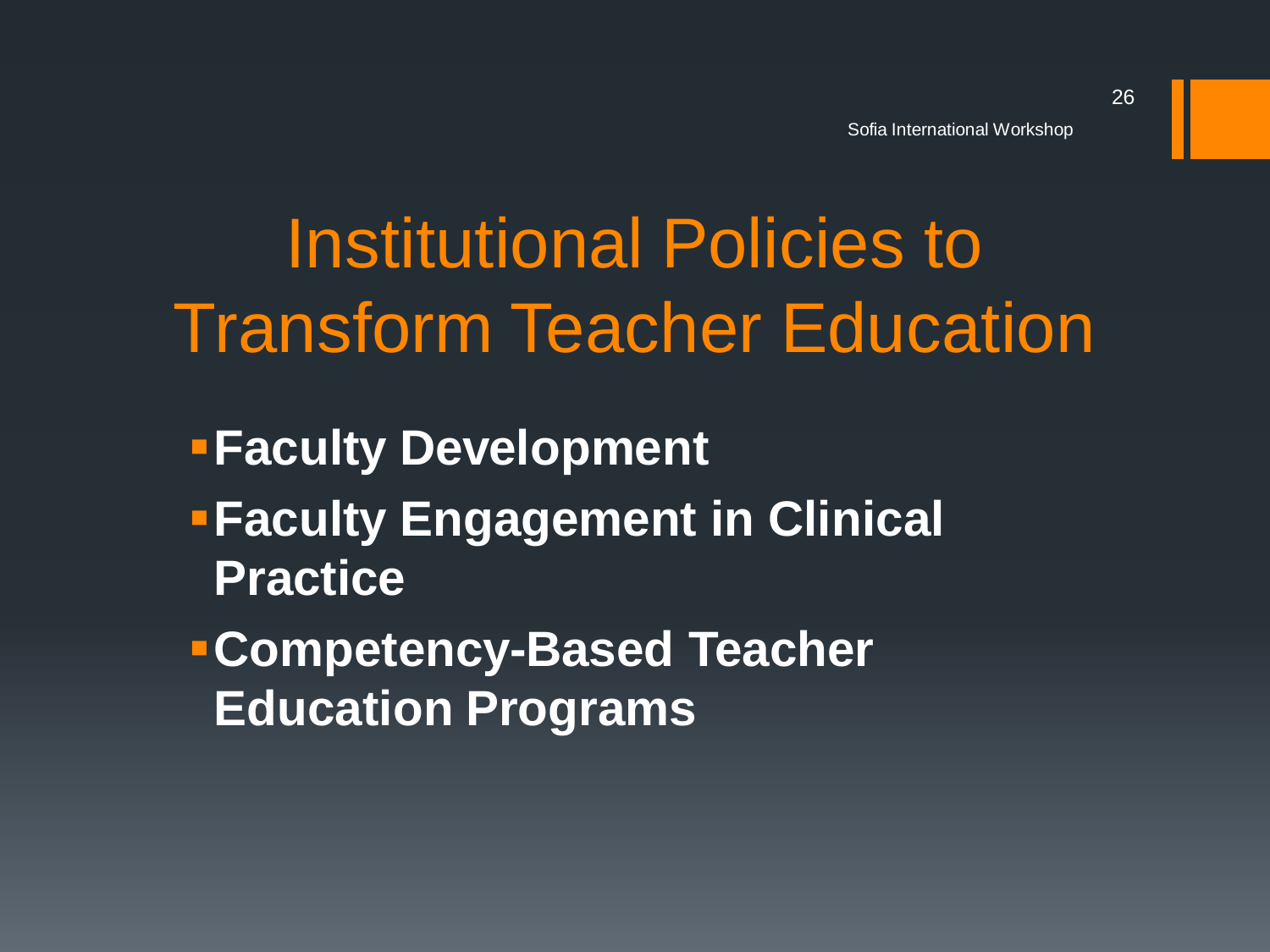# State Level Policies

**Develop state shared vision State educator certification policies must support: new roles for educators new ways of staffing schools**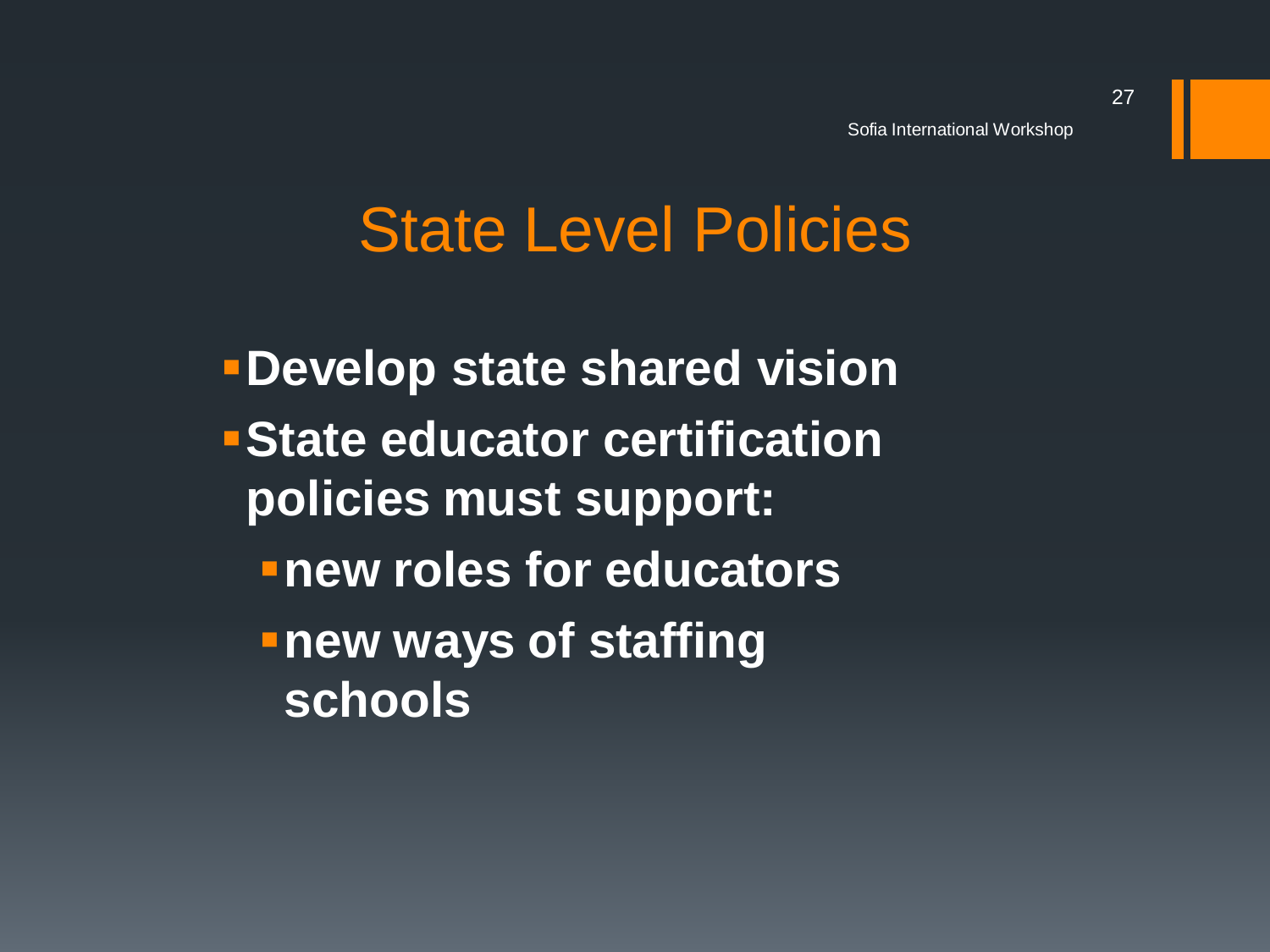## National Level Policies

- **Create a national coalition to reinvent teacher education**
- **Build a National Educator Competency Development Hub**
- **U.S.ED should support research to improve online educator professional development**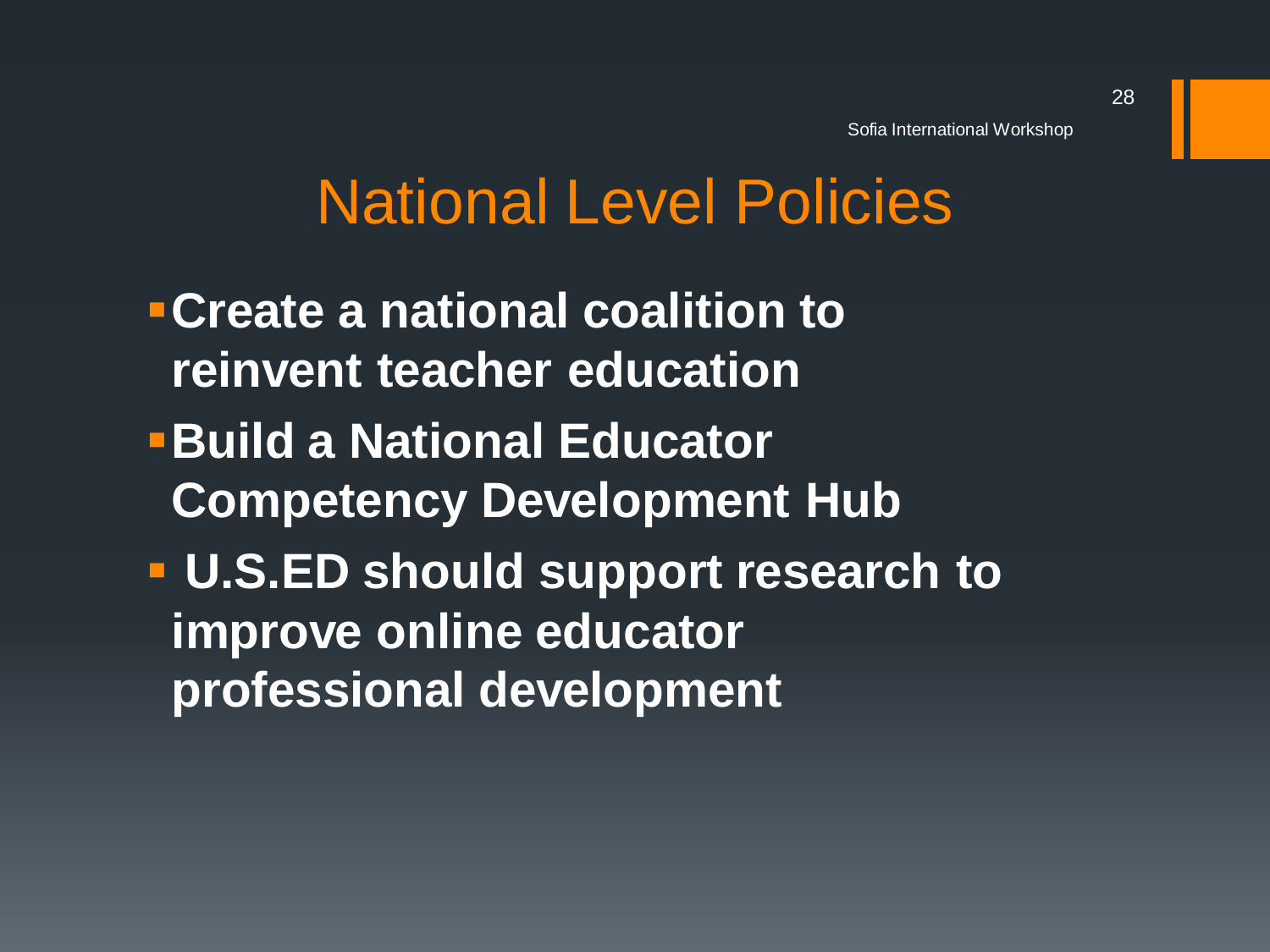# Impact of Summit

- **State initiatives: New Hampshire,** Wisconsin, California and Texas
- National Council for Accreditation of Teacher Education
- Australia Summit on Educator **Development**
- National Coalition to Reinvent Teacher **Education**